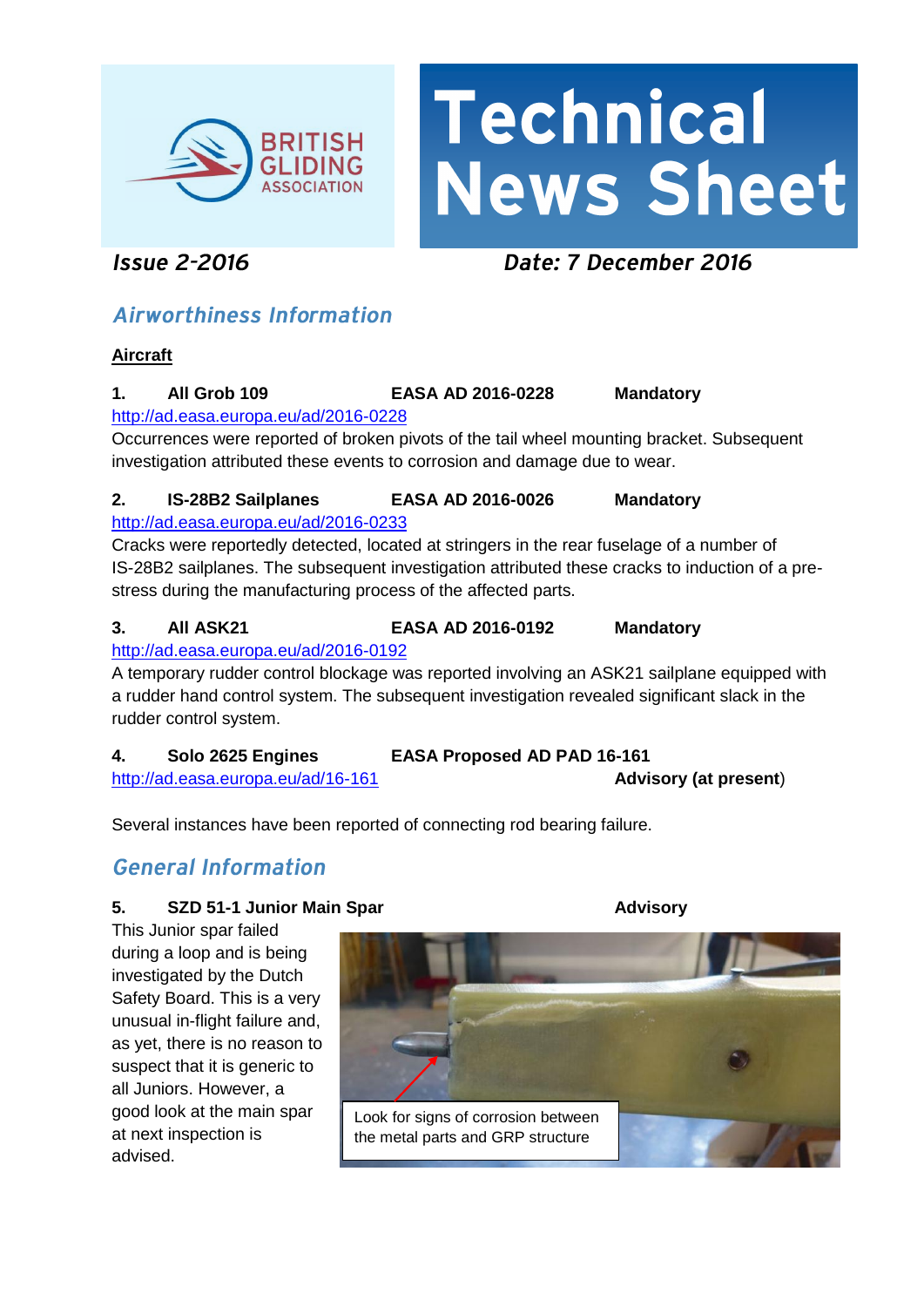### **Ageing GRP Glider Issues**

The following reports involve problems affecting mainly old GRP gliders caused by unventilated trailers, damp hangars or outdoor parking (including under covers). This results in high humidity, leading to damp that gets into every crevice. These crevices then expand when the moisture freezes during winter. The damage and corrosion caused has, in some cases, gone unchecked for many years due to inaccessibility. However, with the availability of very cheap (less than £10) 7mm cameras with built-in LED lights, there are few reasons not to find these ageing problems during annual inspections.

#### **6. Libelle (and possibly other types) Advisory**

## Severe corrosion holes. Inspect pushrod internally with small camera from the other end for signs of internal corrosion.

The picture shows holes in the pushrods caused by severe internal corrosion in the airbrake paddle pushrods in the airbrake box. The corrosion holes are on the lower surface of the pushrod against the lower surface of the brake box, so are very hard to spot. The other end of the pushrod has an 8mm threaded rod that can be removed to allow internal inspection of the pushrod with a 7mm camera. The water could have got into the check hole of the 8mm rod end, when the brake box was filled with water (left out in the rain?). Report any findings to the CTO.

#### **7. Pik20 Wing Pushrods and Bearings (all variants) Advisory**

Flap pushrod Severe corrosion and failure of rod end bearing of Pik20D flap

drive.

This was found when the flaps were reported as being a bit stiff.

At the next annual, we advise you to look inside the wing and fuselage with a camera. Report any problems to the CTO. The trailer was fairly damp and unventilated. When we checked a Pik 20E from a ventilated trailer at the same site it did not have this problem.

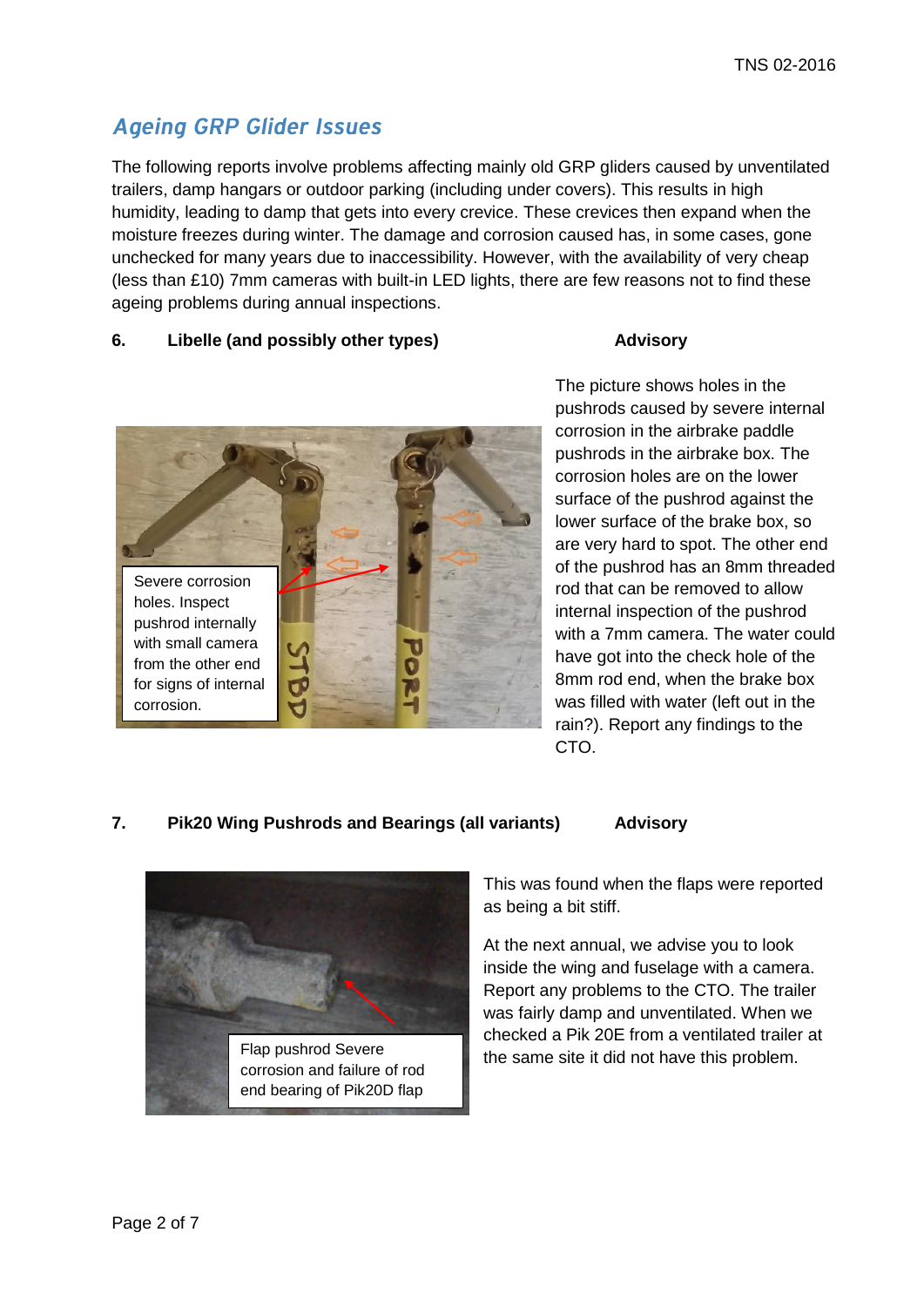

These levels of corrosion are totally unacceptable. Note that it requires up to 8 holes per wing to remove all pushrods



#### **8. Grob 109 (and other types with wooden propellers in metal hubs) Advisory**



Cracked prop hub, caused by expanding wooden/composite blade. This prop was less than 5 years old when damage found due to small expansion cracks in prop blade.

If you ever consider extending the 6 year prop life by declaring a deviation (EASA terminology for "on condition" when using a SDMP, see item 14) be aware that, if the aircraft is stored outside under covers or in humid environments, this hidden damage is far more likely.

.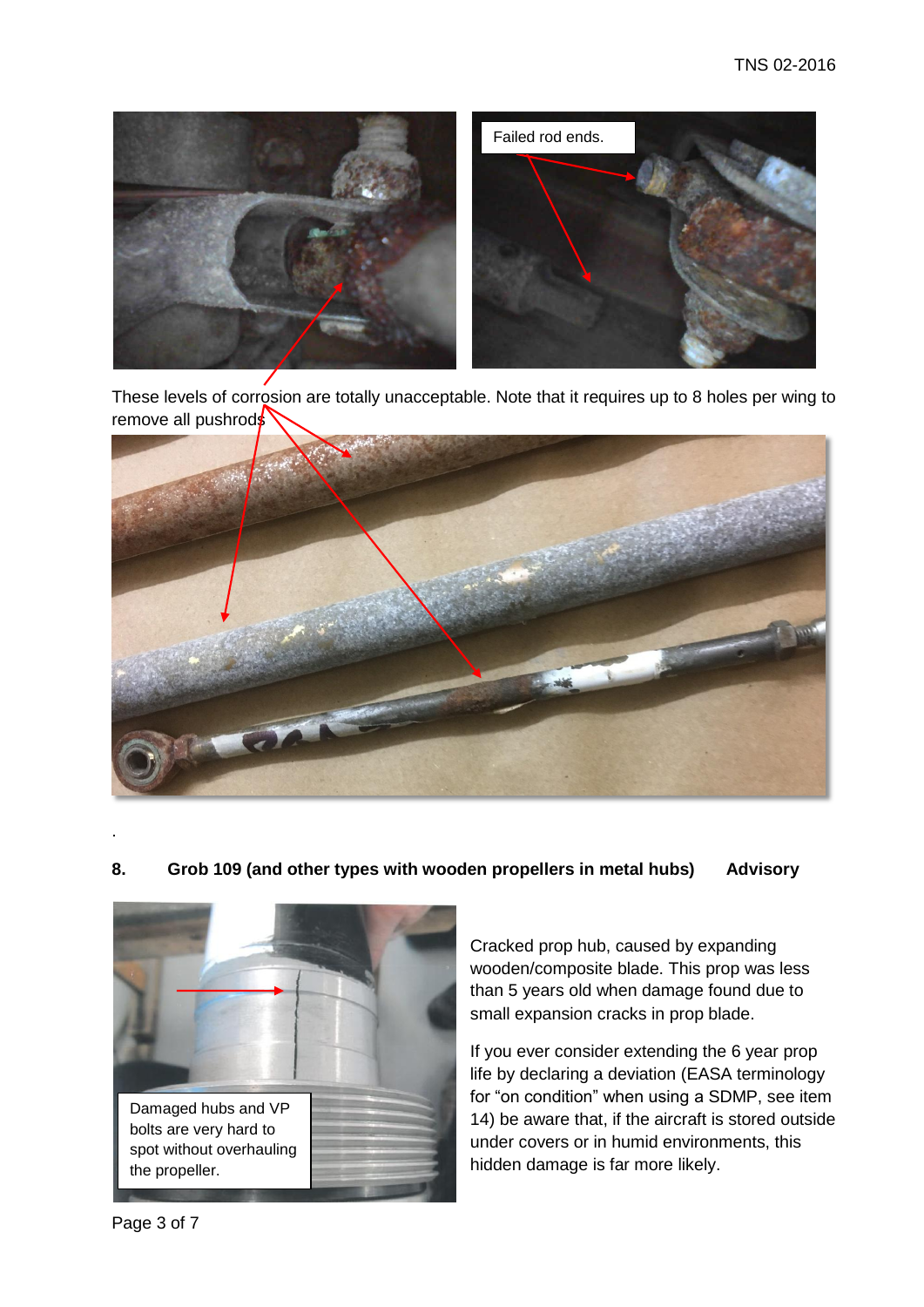#### **9. Duo Discus Issues Found on 6000 Hour Inspection Advisory**



Loose wing tip spigot bush in wing (in this picture it is totally detached) This results in the tip being a very loose fit. (check play every rig?)

The bush should be a tight fit in here.

Note that excessive play can be caused by a worn bush rather than a detached bush. In all instances contact the agent for a repair scheme.



Broken aileron hinge only found when Mylar removed.

#### **10. SZD30 Pirat Elevator Trailing Edge Glue Joint Broken/Failed**

#### **Advisory**



This is not a type renowned for glue joint issues.

End grain gluing of wood does not give great adhesion qualities, making end grain joints more susceptible to flexing damage.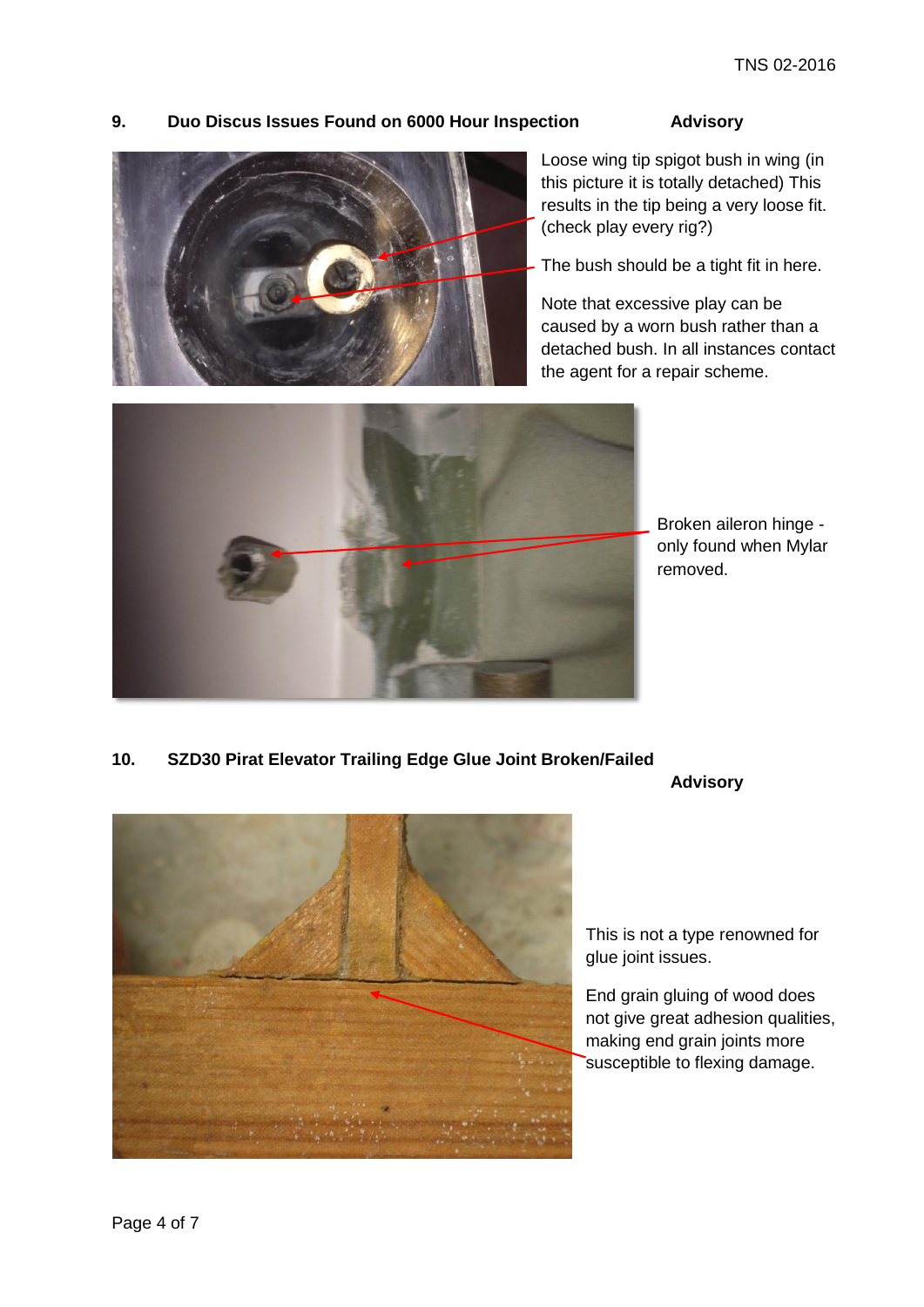#### **11. LS/DG and Nimbus Undercarriage Collapses (and possibly others) Advisory**



The cause is often lack of maintenance. Legacy (and some new) LS and DG gliders have undercarriage mounting rubbers, rubber suspension discs (in the metal legs), and gas struts fitted. All these items perish and have a finite life. In the late 1980s, when I worked at the LS factory, when we did an annual on an LS1, 3 or 4, all the undercarriage mounting rubbers and gas struts would be changed every 6 years. The maintenance manual did not call for this, but it was factory policy to avoid unnecessary problems.

The maintenance manual often states to check these things but does not actually tell you how check the condition. Trying to put the wheel down when there is insufficient clearance to the ground can do a lot of damage to perished mounting rubbers, often leading to a collapse.

At every annual, check the rubber for any signs of bulging or perishing (always change the lot if any are perished), check that the gas strut still has the correct force, and that the suspension forks are not seized solid. Also check that the undercarriage over-centre locks are all correctly adiusted.

#### **12. Schempp-Hirth Undercarriage Issues (that should be found on annuals) Advisory**

It is also quite common to find the undercarriage lever up/down detent guide (usually made of nylon or fibre) in the cockpit of Schempp-Hirth gliders to be very worn. This makes them more prone to jumping out on bumpy ground and collapsing (usually when being towed backwards).

There are springs in some of the metal U/C legs that seize solid due to corrosion and the retaining bolts for the springs may be broken. Also, we have found numerous over-centre locks where only one leg is correctly adjusted on one undercarriage leg rather than both. At annual, these items are often caked in mud and require servicing (stripping, cleaning, checking and lubricating during reassembly) rather than just inspection.

#### **13. Wheel Brake Torque Links (Hydraulic or Drum Brakes) Advisory**

Any play at all in the torque link (which transfers all the wheel brake loads from the wheel hub to the undercarriage) leads to rapid failure of the stud. This subsequent failure allows the entire hub to rotate; this collapses the undercarriage and pulls the wheel brake cable out of the stick which, in turn, pulls the stick fully forward!

> Should be no play here

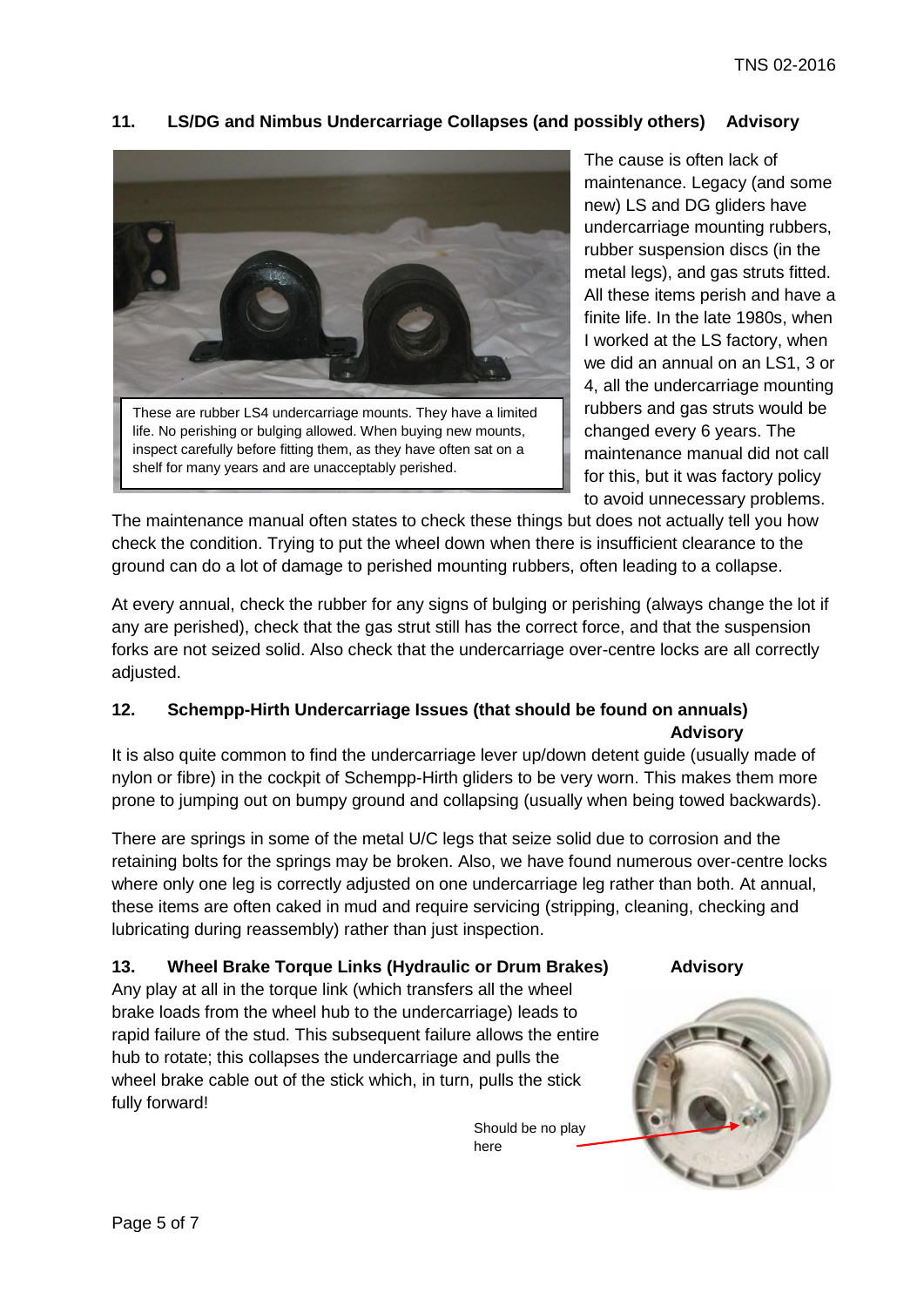Page 6 of 7

#### **14. Self-Declared Maintenance Programmes (SDMP) Advisory**

Any aircraft currently maintained on the LAMP programme (only tugs and most motor gliders) will need to be on an SDMP by 30/9/17. Any aircraft imported after 1/10/16 will also need to be on an SDMP before the CAA will process them. We are developing an AMP document to give thorough advice; this will be published in January. For gliders in the GMP, no change will be required until Part-M Light is implemented in the UK - not before 2018.

If you need (or want) to change to the SDMP, then contact me for the latest information as we intend that everybody will use the same form of declarations and deviations MIP (Minimum Inspection Programme).

#### 15. K6 Wing Root Glue Failure **Advisory Advisory**

This root rib plywood unpeeled easily once an unbonded edge was found. However, prior to this, the wing was passing its glue inspection. This emphasised the need to put some stress on glue joints and not rely totally on visual inspections. There will be a separate update about glue failure in the coming weeks. Terry Mitchell has made a YouTube video of him discovering glue failure in a K8 which can be found at [https://youtu.be/JPCj\\_yY58WU.](https://youtu.be/JPCj_yY58WU)